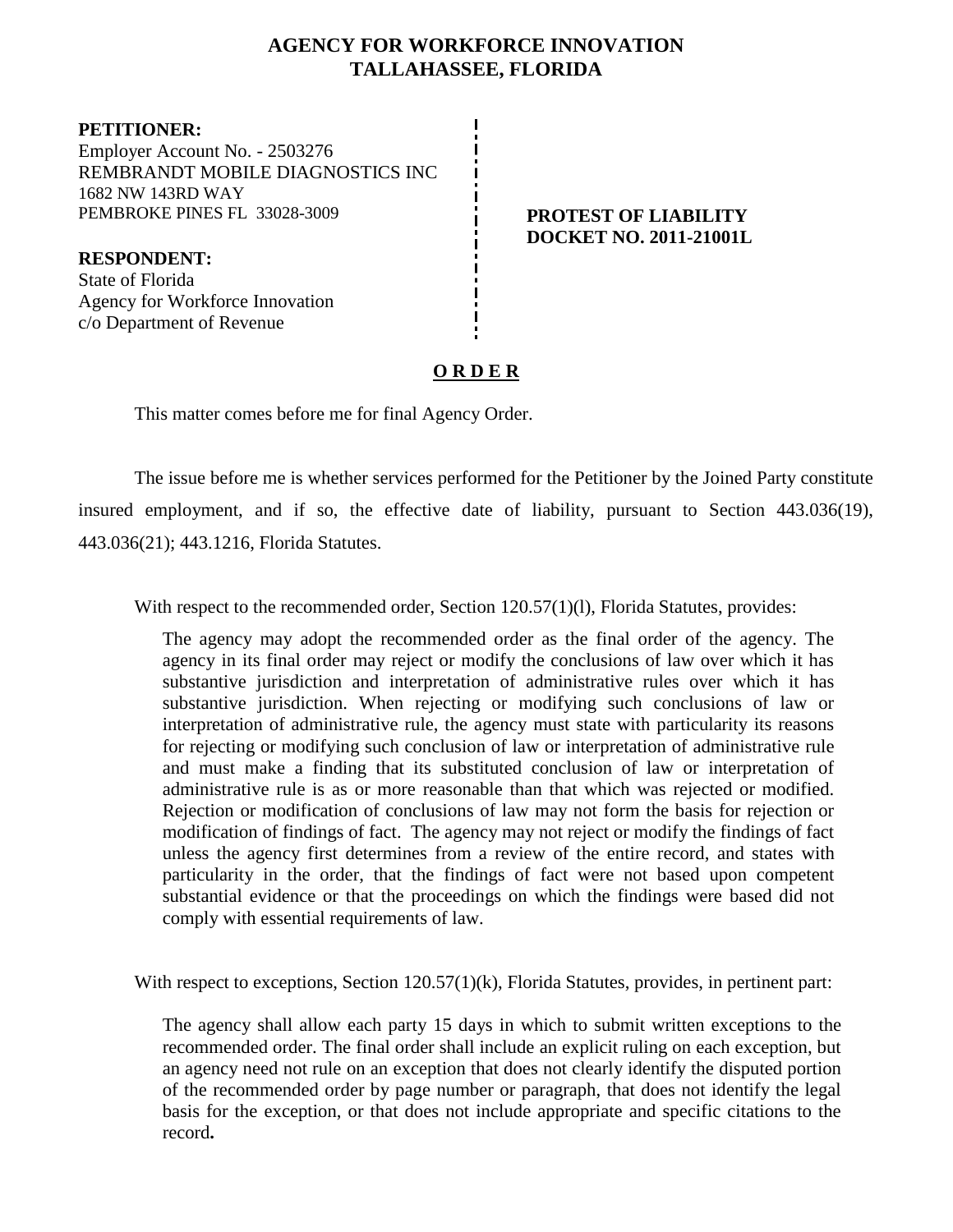On March 28, 2011, the Petitioner submitted additional evidence not provided at the hearing. The Special Deputy issued the Recommended Order on May 23, 2011. The Special Deputy did not address the Petitioner's submission in the Recommended Order. Rule 60BB-2.035(19)(a) of the Florida Administrative Code prohibits the acceptance of evidence after the hearing is closed. The Petitioner's request for the consideration of additional evidence is respectfully denied. No other submissions were received from any party.

Having considered the Special Deputy's Recommended Order and the record of the case and in the absence of any exceptions to the Recommended Order, I adopt the Findings of Fact and Conclusions of Law as set forth therein. A copy of the Recommended Order is attached and incorporated in this Final Order.

Therefore, it is ORDERED that the determination dated December 8, 2010, is AFFIRMED.

DONE and ORDERED at Tallahassee, Florida, this **\_\_\_\_\_\_\_** day of **August, 2011**.



TOM CLENDENNING Assistant Director AGENCY FOR WORKFORCE INNOVATION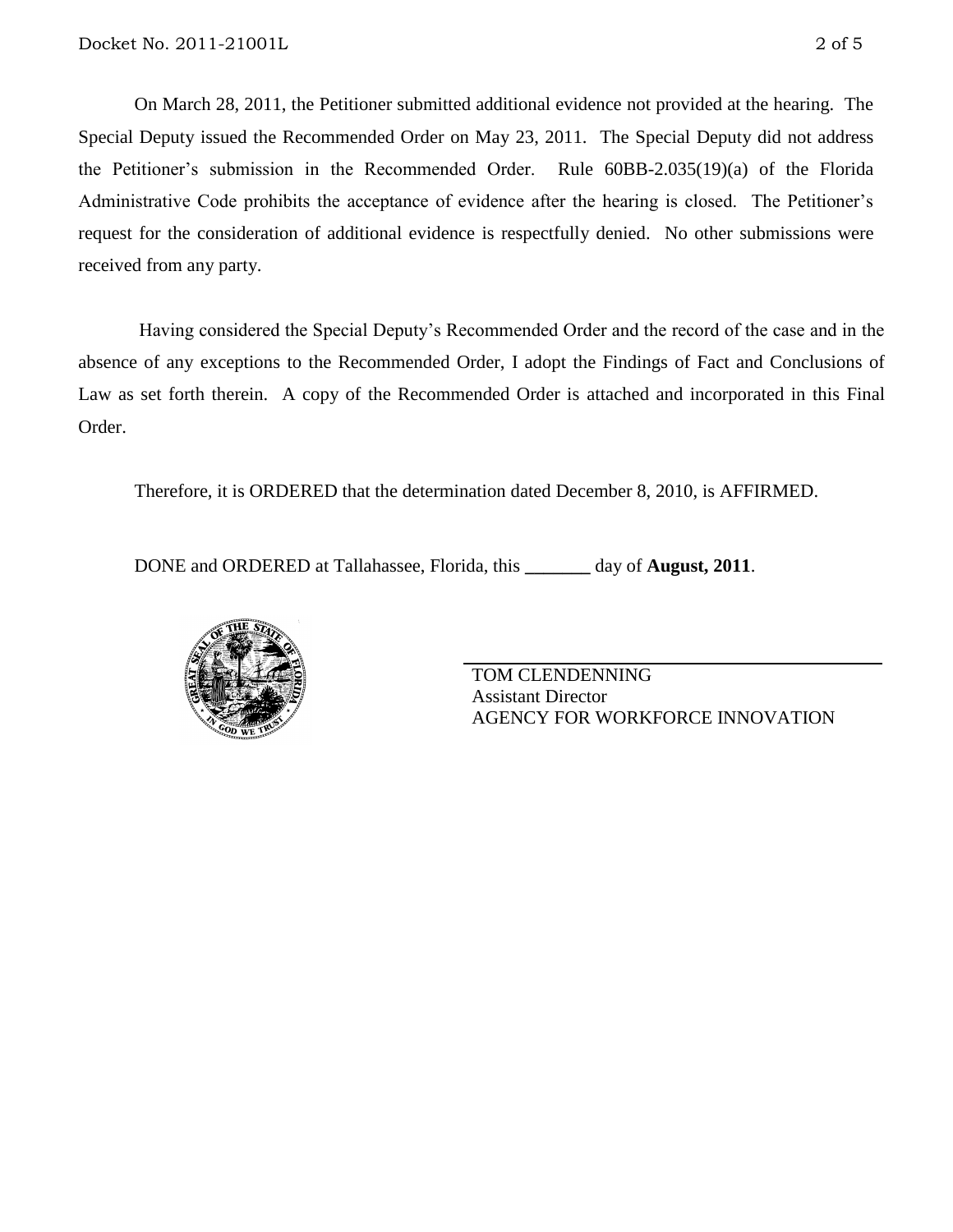## **AGENCY FOR WORKFORCE INNOVATION Unemployment Compensation Appeals**

MSC 345 CALDWELL BUILDING 107 EAST MADISON STREET TALLAHASSEE FL 32399-4143

#### **PETITIONER:**

Employer Account No. - 2503276 REMBRANDT MOBILE DIAGNOSTICS INC ATTN: JAMES WARSAGER 1682 NW 143RD WAY PEMBROKE PINES FL 33028-3009

#### **PROTEST OF LIABILITY DOCKET NO. 2011-21001L**

**RESPONDENT:** State of Florida Agency for Workforce Innovation c/o Department of Revenue

# **RECOMMENDED ORDER OF SPECIAL DEPUTY**

TO: Assistant Director Agency for Workforce Innovation

This matter comes before the undersigned Special Deputy pursuant to the Petitioner's protest of the Respondent's determination dated December 8, 2010.

After due notice to the parties, a telephone hearing was held on March 23, 2011. The Petitioner's president appeared and testified at the hearing. The Joined Party appeared and testified on her own behalf. A tax specialist II appeared and testified on behalf of the Respondent.

The record of the case, including the recording of the hearing and any exhibits submitted in evidence, is herewith transmitted. Proposed Findings of Fact and Conclusions of Law were not received.

#### **Issue:**

Whether services performed for the Petitioner by the Joined Party constitute insured employment, and if so, the effective date of liability, pursuant to Section 443.036(19), 443.036(21); 443.1216, Florida Statutes.

#### **Findings of Fact:**

- 1. The Petitioner is a subchapter S corporation, incorporated in September 2002 for the purpose of running a mobile x-ray provider company.
- 2. The Joined Party provided services to the Petitioner as an x-ray technician from October 22, 2006, through September 27, 2010.
- 3. The Joined Party was referred to the Petitioner by a friend. The Joined Party submitted an application and was interviewed for the work.
- 4. The Joined Party had a basic Florida x-ray operator's license.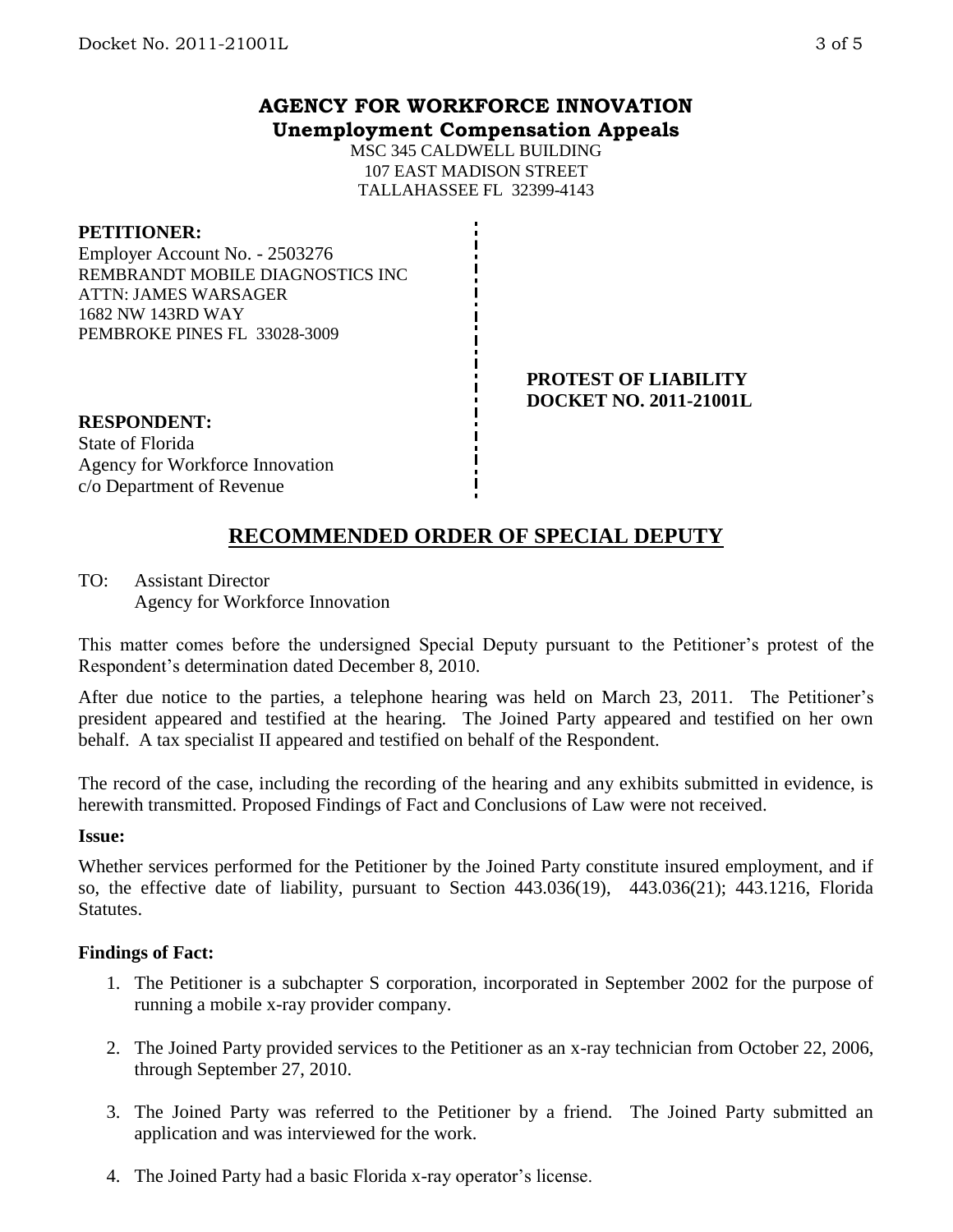- 5. The Petitioner provided training to the Joined Party in the use of the mobile x-ray machines.
- 6. The Petitioner would contact the Joined Party each day to inform the Joined Party of where, when, and what work was to be performed. The Joined Party was required to stay in contact with the Petitioner throughout the day to keep the Petitioner informed as to the progress of the work and to receive new assignments or be informed of schedule changes.
- 7. The Petitioner provided direction and coordination for the Joined Party during the work day. The Petitioner instructed the Joined Party as to how the Petitioner wanted work done.
- 8. The work required the use of a vehicle, x-ray machines, x-ray plates, a mobile dark room, and lead letters. All equipment was provided by the Petitioner. The Petitioner paid for fuel for the vehicle. The Joined Party was allowed to take the vehicle home.
- 9. The Joined Party was given a written warning by the Petitioner when she failed to report to work due to a family issue.
- 10. The Joined Party was paid by the patient. The rate of pay was established by the Petitioner. The Petitioner provided vacation pay. The Petitioner provided bonuses for good performance.

### **Conclusions of Law:**

- 11. The issue in this case, whether services performed for the Petitioner constitute employment subject to the Florida Unemployment Compensation Law, is governed by Chapter 443, Florida Statutes. Section 443.1216(1)(a)2., Florida Statutes, provides that employment subject to the chapter includes service performed by individuals under the usual common law rules applicable in determining an employer-employee relationship.
- 12. The Supreme Court of the United States held that the term "usual common law rules" is to be used in a generic sense to mean the "standards developed by the courts through the years of adjudication." United States v. W.M. Webb, Inc., 397 U.S. 179 (1970).
- 13. The Supreme Court of Florida adopted and approved the tests in 1 Restatement of Law, Agency 2d Section 220 (1958), for use to determine if an employment relationship exists. See Cantor v. Cochran, 184 So.2d 173 (Fla. 1966); Miami Herald Publishing Co. v. Kendall, 88 So.2d 276 (Fla. 1956); Magarian v. Southern Fruit Distributors, 1 So.2d 858 (Fla. 1941); see also Kane Furniture Corp. v. R. Miranda, 506 So.2d 1061 (Fla. 2d DCA 1987).
- 14. Restatement of Law is a publication, prepared under the auspices of the American Law Institute, which explains the meaning of the law with regard to various court rulings. The Restatement sets forth a nonexclusive list of factors that are to be considered when judging whether a relationship is an employment relationship or an independent contractor relationship.
- 15. 1 Restatement of Law, Agency 2d Section 220 (1958) provides:
	- (1) A servant is a person employed to perform services for another and who, in the performance of the services, is subject to the other's control or right of control.
	- (2) The following matters of fact, among others, are to be considered:
		- (a) the extent of control which, by the agreement, the business may exercise over the details of the work;
		- (b) whether or not the one employed is engaged in a distinct occupation or business;
		- (c) the kind of occupation, with reference to whether, in the locality, the work is usually done under the direction of the employer or by a specialist without supervision;